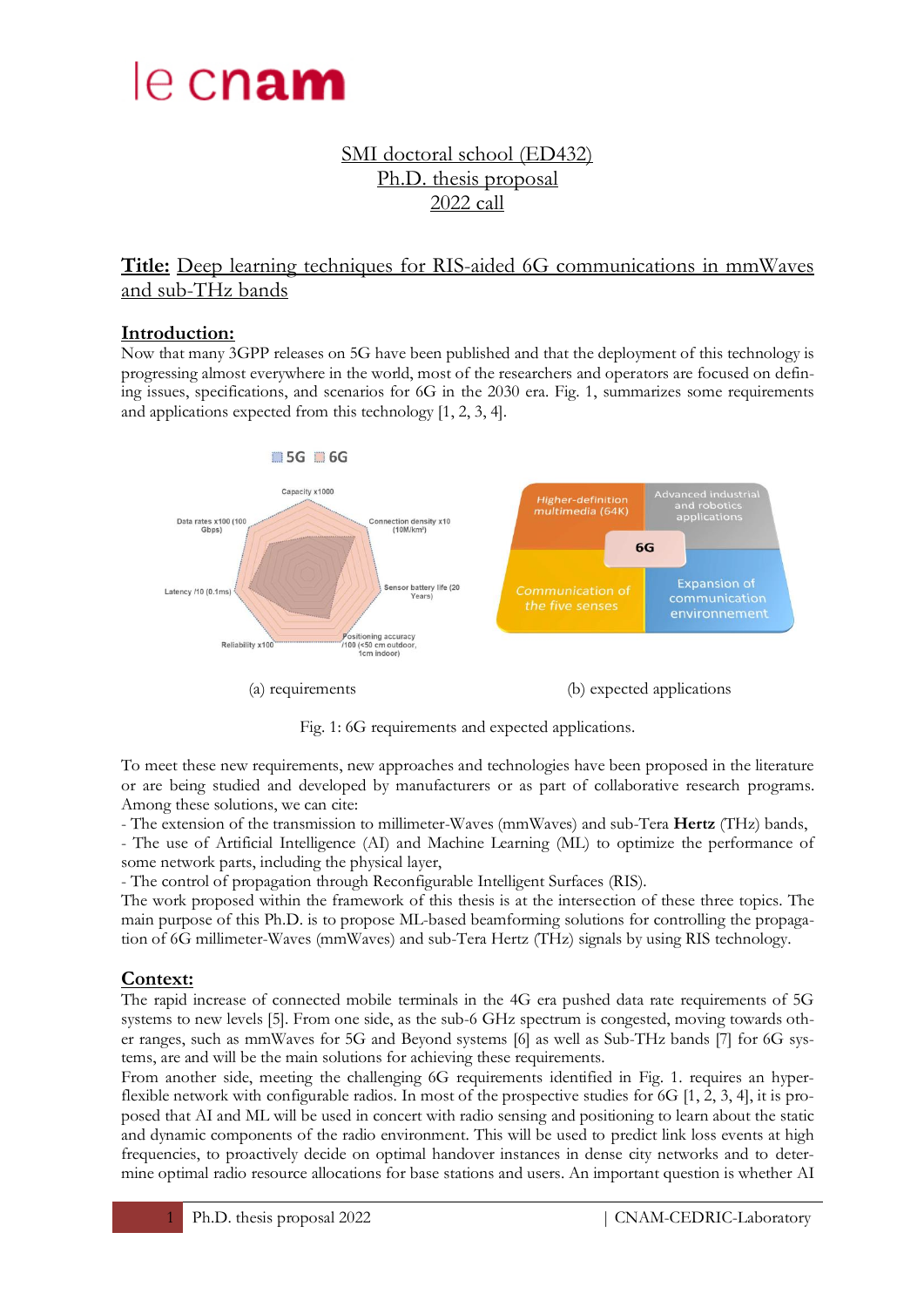could be used to design optimal air interfaces on the fly for a given environment and set of specific requirements. This suggests AI inspired air interfaces. However, their true performance in terms of energy efficiency in real use cases is an open research problem. Indeed, existing communication systems exhibit inherent limitations in translating theory to practice when handling the complexity of optimization for emerging wireless applications with high degrees of freedom. Deep learning has a strong potential to overcome this challenge via data-driven solutions and it can improve the performance of wireless systems.

It has been widely established [8], that Multiple Input – Multiple Output (MIMO) transmission systems, is a very attractive solution to increase the range and reliability of wireless communication systems. These systems can achieve antenna gains in transmission and in reception by using beamforming techniques. To support data rates, increase and networks densification, 5G networks are integrating MIMO systems equipped with a very large number of base station antennas (a few tens to a few hundred). This leads to massive MIMO systems [9], which when combined to beamforming architectures for mmWaves is introduced as a key technology for 5G [10]. On the other hand, Reconfigurable Intelligent Surfaces (RIS) using reflect and transmit arrays are envisioned as low energy consumption architectures to meet future high speed communication systems, with exceptional beamforming capabilities [11]. This concept allows to concentrate energy in certain directions of space, to achieve very high data rates with better energy efficiency. Compared to conventional planar antenna arrays, the radiation pattern is adjusted by activating the meta-surface diode grid, as depicted by Fig. 2.



Fig. 2: Typical RIS based communication scenario.

Driven by a revolution in electromagnetically tunable surfaces (e.g., based on metamaterials), 6G technology plan to control signal reflections and refractions by using RIS. Open research problems range from the optimized deployment of passive reflectors and metamaterial coated smart surfaces to AIpowered operation of reconfigurable RIS [12]. ML-driven smart surfaces in mobile environments may require continuous retraining, in which the access to sufficient training data, high computational capabilities, and guaranteed low training convergence are needed. Holographic radio could be made possible with 6G by using RIS and similar structures [2]. Holographic RF allows the control of the entire physical space and the full closed loop of the electromagnetic field through spatial spectral holography and spatial wave field synthesis.

In the national context, many collaborative projects have been launched on 6G and related technologies. Among these projects, we can cite the MESANGES (for Meta-surface based Electronically Steerable Antenna arrays for Next Generation EHF Systems.) ANR project [13], which started in February 2021, involving: CNAM, Orange, CEA-Leti, IEMN and INSA-IETR.

In the international context, several consortia, collaborative projects, and scientific events have emerged since 2018, to imagine and harmonize the societal and technical expectations of 6G [14-25]. Specifically, for RIS-focused projects, we can cite the RISE-6G EU funded project [12], which started in January 2021.

### **Objectives and proposed approaches:**

As stated previously RIS have been proposed to dynamically manipulate electromagnetic waves in temporal and spatial dimensions. This is achieved by adding active components into elements of the metasurface, such as positive-intrinsic-negative (PIN) diodes, varactors, etc. Independently switching the state of these components can adjust the phase of reflected wave from each element on the meta-surface and form complex spatial waveforms. This provides an additional degree of freedom to control wave propa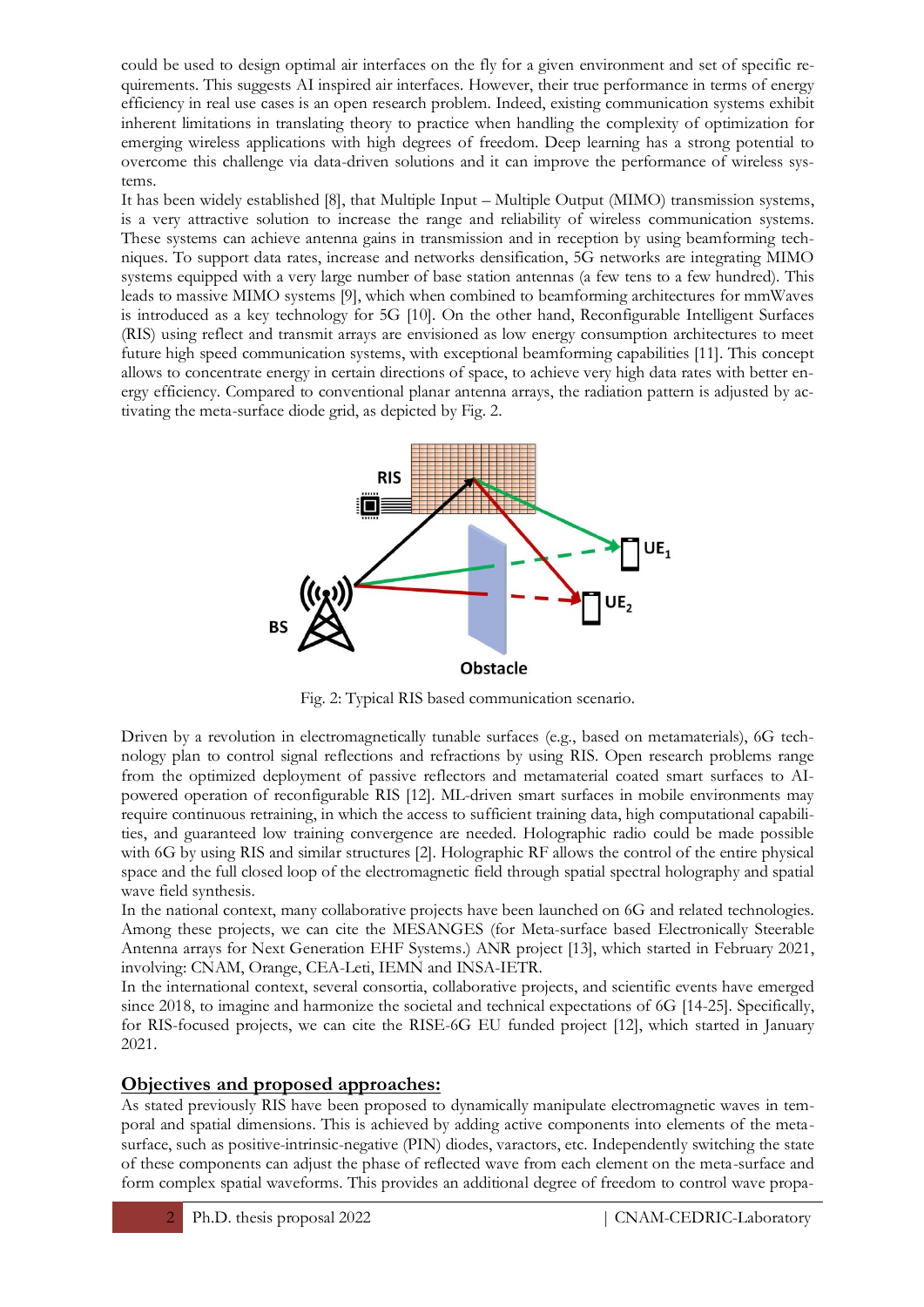gation in real time. The element reflection phase can be quantized into binary codes. For example, the 1 bit code "0/1" represents the element can have two different reflection coefficients, and the 2-bit code  $^{600/01/10/11}$ " indicates four different states in the element reflection coefficients.

By defining beams parameters (directions, 3dB width, side lobes), we can compute the optimal phases to be applied to the unit cells by using nonlinear optim<sup>2</sup>ization algorithms, such as, genetic algorithm (GA) [27], particle swarm optimization (PSO) [28], or simulated annealing (SA) [29]. However, the high computational complexity of these algorithms makes it particularly challenging to compute the unit cells' phases in real time. In the literature ML-based contributions have been proposed to overcome the shortcomings of classical optimization approaches [30, 31].

The objective of this thesis is threefold:

- 1. **Optimization of the grid phases in a static context**: As a first step, we will dump the propagation channel effects and focus on the design of single and/or multi-user beams. The idea will be to focus more on DL/ML-based approaches to design single and multi-beams respecting different constraints such as beams widths, side lobes level etc.… The optimization problem can be extended to the case where more than one spatial stream per user is allocated or when multiple single spatial stream users are allocated simultaneously.
- 2. **Channel state estimation:** The optimal control of the RIS requires perfect channel state information (CSI) of the individual channels that link the base station (BS) and the mobile station (MS) to each other via the RIS. Thereby super-resolution channel (parameter) estimation needs to be efficiently conducted at the BS or MS with CSI feedback to the RIS controller.
- 3. **Energy efficiency:** RIS allow energy efficient communications as they do not require additional RF chains. However, to our knowledge, few or no studies have been made to compare the energy efficiency of this solution to that of classical Massive-MIMO based one. A third objective of this thesis will be to carry a fair comparison of the above-mentioned solutions for a fixed spectral efficiency.

## **Timeline:**

In the following, we summarize the main working steps of this thesis:

- 1. First step [1 to 3 months]. This step will be dedicated to a bibliographic study phase. During this stage the candidate will study the principles of RIS systems and make a synthesis of the main contributions published in the literature and related to the concepts of beam management and beam steering. During this stage, the candidate must also, if he/she doesn't have a sufficient level in MATLAB and Python programming, follow a learning phase to master these two software tools which will be very important for the rest of the thesis.
- 2. Second step  $\lceil \sim 30 \rceil$  months. This is the useful part of the work which will be dedicated to analytical studies and/or simulations. This step will be punctuated by regular meetings with the supervising team, to develop ideas and exchanges through contributions that can be enhanced by publications and/or patents.
- 3. Third step [3 to 6 months]. This stage will be dedicated to the writing of the dissertation and the preparation of the defense.

### **Ph.D. thesis supervisors:**

Supervisor: Hmaied SHAIEK: [hmaied.shaiek@cnam.fr](mailto:hmaied.shaiek@cnam.fr) Co-supervisors: {Didier LE RUYET, Ali DZIRI}: [{didier.le\\_ruyet@cnam.fr,](mailto:didier.le_ruyet@cnam.fr) [ali.dziri@cnam.fr}](mailto:ali.dziri@cnam.fr)

# **Bibliography:**

[1] W. Saad, M. Bennis, and M. Chen. A Vision of 6G Wireless Systems: Applications, Trends, Technologies, and Open Research Problems. IEEE Network, 34(3):134-142, 2020.

[2] P. Ahokangas, J. Van De Beek, H. Alves, and M. Bennis. Key drivers and research challenges for 6G ubiquitous wireless intelligence. White paper, 2019.

[3] INC. NTT DOCOMO. 5G Evolution and 6G. White paper, 2020.

[4] E. Hardouin. 6G overview. Technical report, Orange, 2021.

[5] C. X. Wang, F. Haider, X. Gao, X. H. You, Y. Yang, D. Yuan, H. M. Aggoune, H. Haas, S. Fletcher, and E. Hepsaydir. Cellular architecture and key technologies for 5G wireless communication networks. IEEE Communications Magazine, 52(2):122-130, 2014.

[6] L. Wei, R. Q. Hu, Y. Qian, and G. Wu. Key elements to enable millimeter wave communications for 5G wireless systems. IEEE Wireless Communications, 21(6):136-143, 2014.